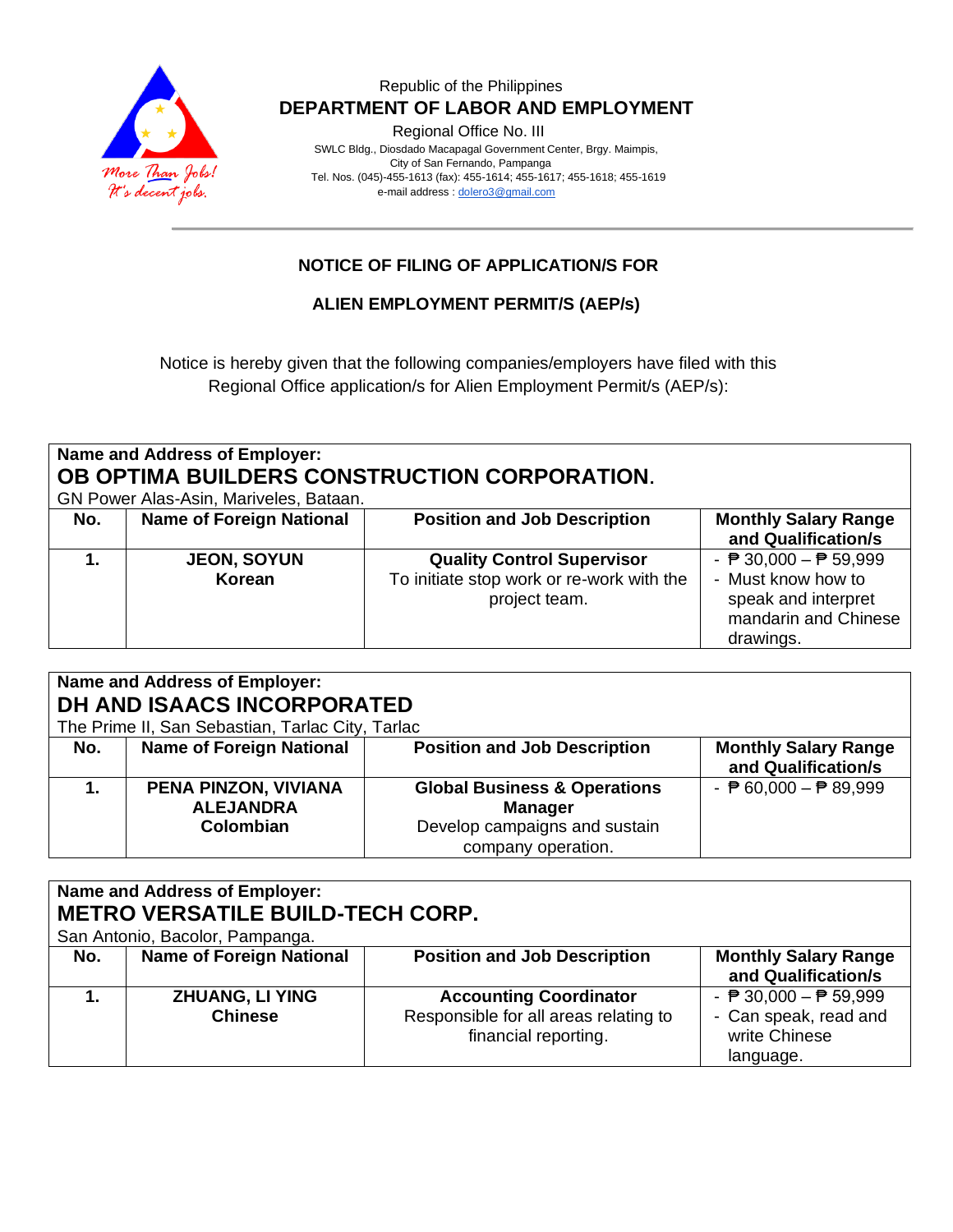

### Republic of the Philippines  **DEPARTMENT OF LABOR AND EMPLOYMENT**

Regional Office No. III

 SWLC Bldg., Diosdado Macapagal Government Center, Brgy. Maimpis, City of San Fernando, Pampanga Tel. Nos. (045)-455-1613 (fax): 455-1614; 455-1617; 455-1618; 455-1619 e-mail address [: dolero3@gmail.com](mailto:dolero3@gmail.com)

| <b>Name and Address of Employer:</b><br>THE TELEEMPIRE INCORPORATED.              |                                                 |                                                                                                                        |                                                                         |
|-----------------------------------------------------------------------------------|-------------------------------------------------|------------------------------------------------------------------------------------------------------------------------|-------------------------------------------------------------------------|
| Lot 32 and Lot 33 and Building, Waterfront Road, Central Business District, SBFZ. |                                                 |                                                                                                                        |                                                                         |
| No.                                                                               | <b>Name of Foreign National</b>                 | <b>Position and Job Description</b>                                                                                    | <b>Monthly Salary Range</b><br>and Qualification/s                      |
| 1.                                                                                | LIU, YUXUAN<br><b>Chinese</b>                   | <b>Customer Service Representative</b><br>Interacts with customer to provide<br>information through calls and address. | - $\overline{P}$ 30,000 - $\overline{P}$ 59,999<br>- Computer literate. |
| 2.                                                                                | LYU, XUE<br><b>Chinese</b>                      | <b>Customer Service Representative</b><br>Interacts with customer to provide<br>information through calls and address. | - $\overline{P}$ 30,000 - $\overline{P}$ 59,999<br>- Computer literate. |
| 3.                                                                                | <b>CHEN, KAIYAN</b><br><b>Chinese</b>           | <b>Customer Service Representative</b><br>Interacts with customer to provide<br>information through calls and address. | - $\overline{P}$ 30,000 - $\overline{P}$ 59,999<br>- Computer literate. |
| 4.                                                                                | <b>DENG, ZHENYAN</b><br><b>Chinese</b>          | <b>Customer Service Representative</b><br>Interacts with customer to provide<br>information through calls and address. | - $\overline{P}$ 30,000 - $\overline{P}$ 59,999<br>- Computer literate. |
| 5.                                                                                | <b>GAO, WEIXUAN</b><br><b>Chinese</b>           | <b>Customer Service Representative</b><br>Interacts with customer to provide<br>information through calls and address. | - $\overline{P}$ 30,000 - $\overline{P}$ 59,999<br>- Computer literate. |
| 6.                                                                                | <b>KYAN, KYU PHAR</b><br><b>Myanmar</b>         | <b>Customer Service Representative</b><br>Interacts with customer to provide<br>information through calls and address. | - $\overline{P}$ 30,000 - $\overline{P}$ 59,999<br>- Computer literate. |
| 7.                                                                                | <b>NGUYEN, THI MY THOA</b><br><b>Vietnamese</b> | <b>Customer Service Representative</b><br>Interacts with customer to provide<br>information through calls and address. | - $\overline{P}$ 30,000 - $\overline{P}$ 59,999<br>- Computer literate. |
| 8.                                                                                | <b>SUI, MINGXIN</b><br><b>Chinese</b>           | <b>Customer Service Representative</b><br>Interacts with customer to provide<br>information through calls and address. | - $\overline{P}$ 30,000 - $\overline{P}$ 59,999<br>- Computer literate. |
| 9.                                                                                | <b>WANG, BAOZHEN</b><br><b>Chinese</b>          | <b>Customer Service Representative</b><br>Interacts with customer to provide<br>information through calls and address. | - $\overline{P}$ 30,000 - $\overline{P}$ 59,999<br>- Computer literate. |